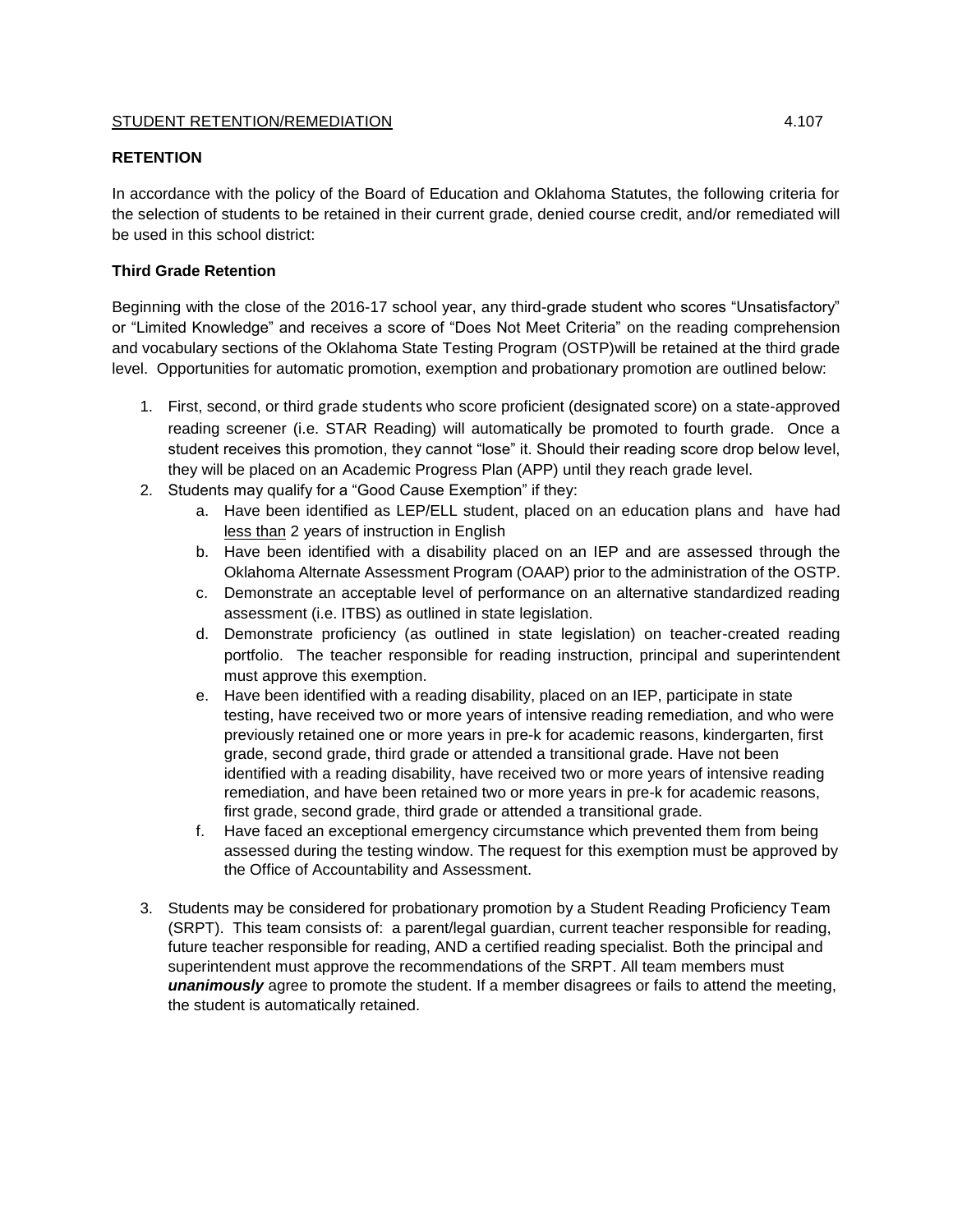# **In all OTHER grades K through 8 exclusive of 3rd grade**

Retention will be determined by teacher(s) recommendation and based upon the use of developmental evaluations, OCCT's, teacher observation, standardized tests, other assessments, grades, age and classroom performance.

## **Grades 9 through 12**

Individual teachers will determine whether a student has met the requirements for passing classes and receiving credit based on the attainment of specified levels of competency.

#### Procedure:

Teacher recommendations for retention should be made to the parent or legal guardian as soon as possible. Attempts will be made to inform the parent/guardian of the student's possible failure by means of progress reports, conferences, and grade checks. Retention will be established after the recording of the semester grades. Beginning in Middle School, if retention of a student would cause the student to be more than two (2) years older than his/her age/grade classmates as of September 1 of the subsequent school year, the case will be reviewed by the superintendent or a designee prior to parent notification.

Retention of IEP students is an IEP "team" decision.

## **APPEAL**

If a recommendation is made to retain a student at a present grade level or a student has not passed a course, the parent/guardian, if dissatisfied with the recommendation, may appeal the decision by complying with the following appeal process. The appeal is made to the building principal, who will initiate the formation of a committee (refer to Appeal of Student Retention form). The committee will be composed of the building principal, teacher, and counselor from the school site. This appeal will be made to the building principal within 20 calendar days of receipt of report card or other notice of student retention, or prior to the beginning of the next term of remediation (if applicable). The principal will form the committee and hear the appeal within ten (10) working days of receipt of the appeal. The committee decision (form completed) will be sent by certified mail or other methods to the parent/guardian within five (5) days of the committee's decision.

The committee's decision may be appealed to the Board of Education. The appeal must be presented to the Clerk of the Board within 20 calendar days of the receipt of the committee's decision or prior to the beginning of the next term of remediation (if applicable). The Board's decision is final. The parent may prepare a written statement to be placed in and become a part of the permanent record of the student stating the reason(s) for disagreeing with the decision of the Board (if applicable).

#### **REMEDIATION**

Oklahoma statute requires that districts provide annual evidence of remediation results. It is the objective of the Western Heights Board of Education to ensure that all students are provided with maximum opportunities to achieve academic success. With this objective in mind, the following procedures will be enforced for all students in grades K-12.

Students with disabilities (other than  $3<sup>rd</sup>$  grade students who must meet the RSA exemptions) pursuant to the Individuals with Disabilities Education Act (IDEA) may be exempted from remediation requirements if the IEP team determines and documents that such an exemption is appropriate to meet the individual needs of the child.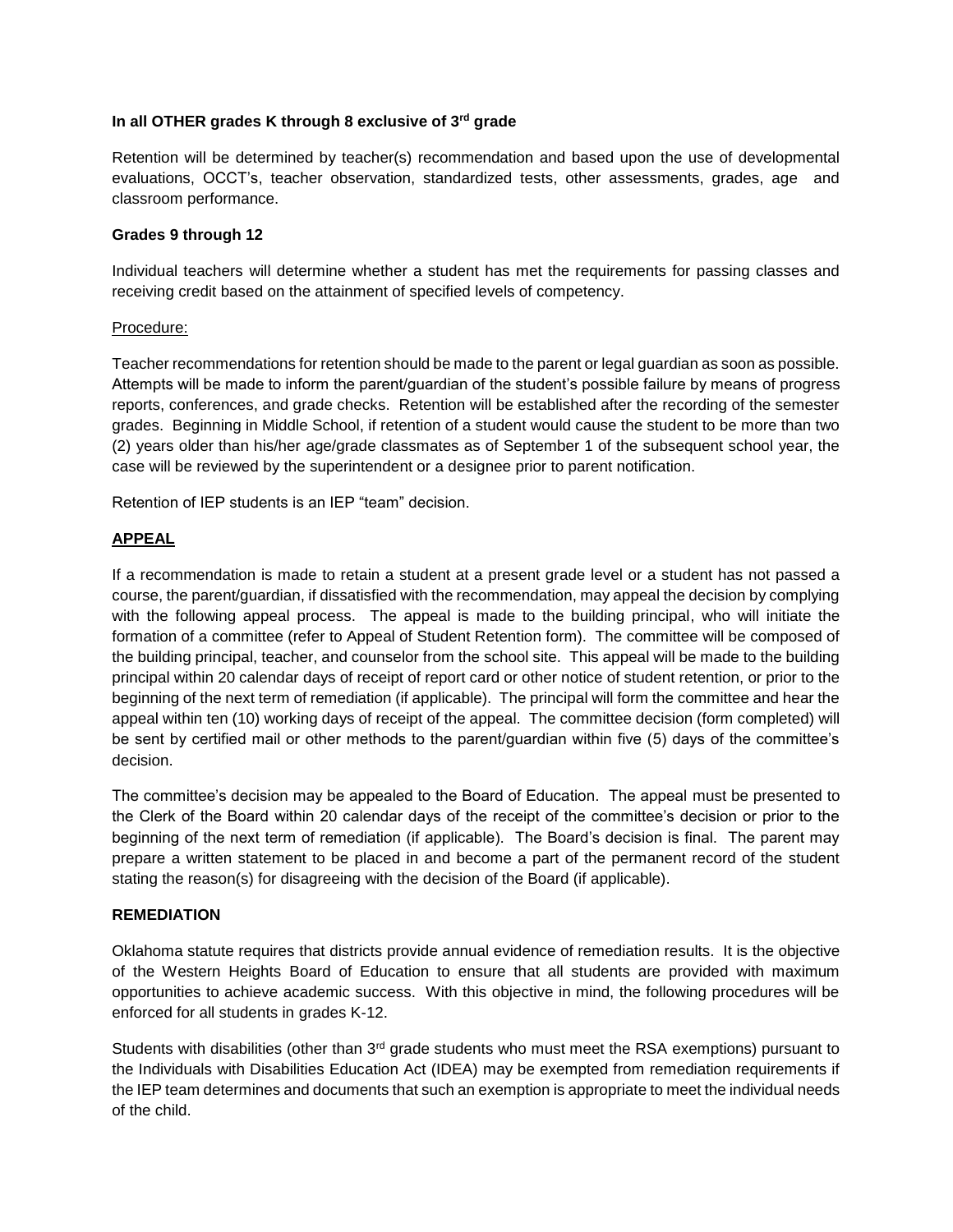All students attending remedial classes are expected to comply with all existing school rules (including behavior and attendance) as established by Board of Education policies and as listed in student handbooks.

## **Reading Proficiency - Elementary Procedures**

K-3 students will receive 90 minutes of daily, uninterrupted, scientifically based reading instruction. An Academic Progress Plan (APP) will be written for students identified below level in reading. The parent/legal guardian will be informed of their child's progress after initial identification and periodically throughout the year. The APP describes the student's reading difficulties, how much additional support they will receive at school and what the family can do at home to support their reading difficulties. Intensive instruction will be provided during the school day in addition to their regular reading instruction. Students may also be asked to attend after-school remediation and/or a summer school session. If a child has a disability, the APP may be created as a separate document from the IEP or directly incorporated into it. This will be the decision of the IEP team.

Students in grades one and two, found to not be reading at grade level, will have a Student Reading Proficiency Team (SRPT) support them. While the required team members are similar to the third grade SRPT, the focus of this team is to create an APP and will follow the student's progress throughout the year until they reach grade level.

Fourth grade students will receive 90 minutes of daily, uninterrupted, scientifically based reading instruction. Students entering fourth, promoted by the SRPT, are required to take the reading screener. If their score indicates they are below level, they will be placed on an Intensive Remediation Plan (IRP) and receive intensive remediation until they reach grade level.

## **Reading Proficiency - Intermediate Procedures**

Fifth grade students will receive 90 minutes of daily, uninterrupted, scientifically based reading instruction. Students (previously promoted by SRPT) reading below level will take the reading screener. Should their score indicate they are still below level, they will be placed on an IRP and receive intensive remediation until they are reading on grade level.

Students entering sixth (previously promoted by SRPT and remained below level in fifth), will be identified for continued reading support.

#### **Retained Third Grade Students**

Retained third graders will participate in 90 minutes of daily, uninterrupted, scientifically based reading instruction. Additionally, they will receive 45-60 minutes of daily remediation. A retained third grader, who meets specific requirements outlined in Reading Sufficiency Law 70 O.S. § 1210.508C, may be considered for mid-year promotion. Promotion must take place *prior to November 1* and be made in agreement between the child's parent/legal guardian and the building principal.

#### **Third Grade Summer Academy Reading Program**

Third grade students who attend Summer Academy Reading Program (SARP) are not automatically promoted to fourth by attendance; rather, they must complete one of the following:

- Score at the  $45<sup>th</sup>$  percentile or higher on an alternative reading assessment (i.e. ITBS)
- Show mastery of their reading portfolio skills
- Score proficient on a state approved reading screener